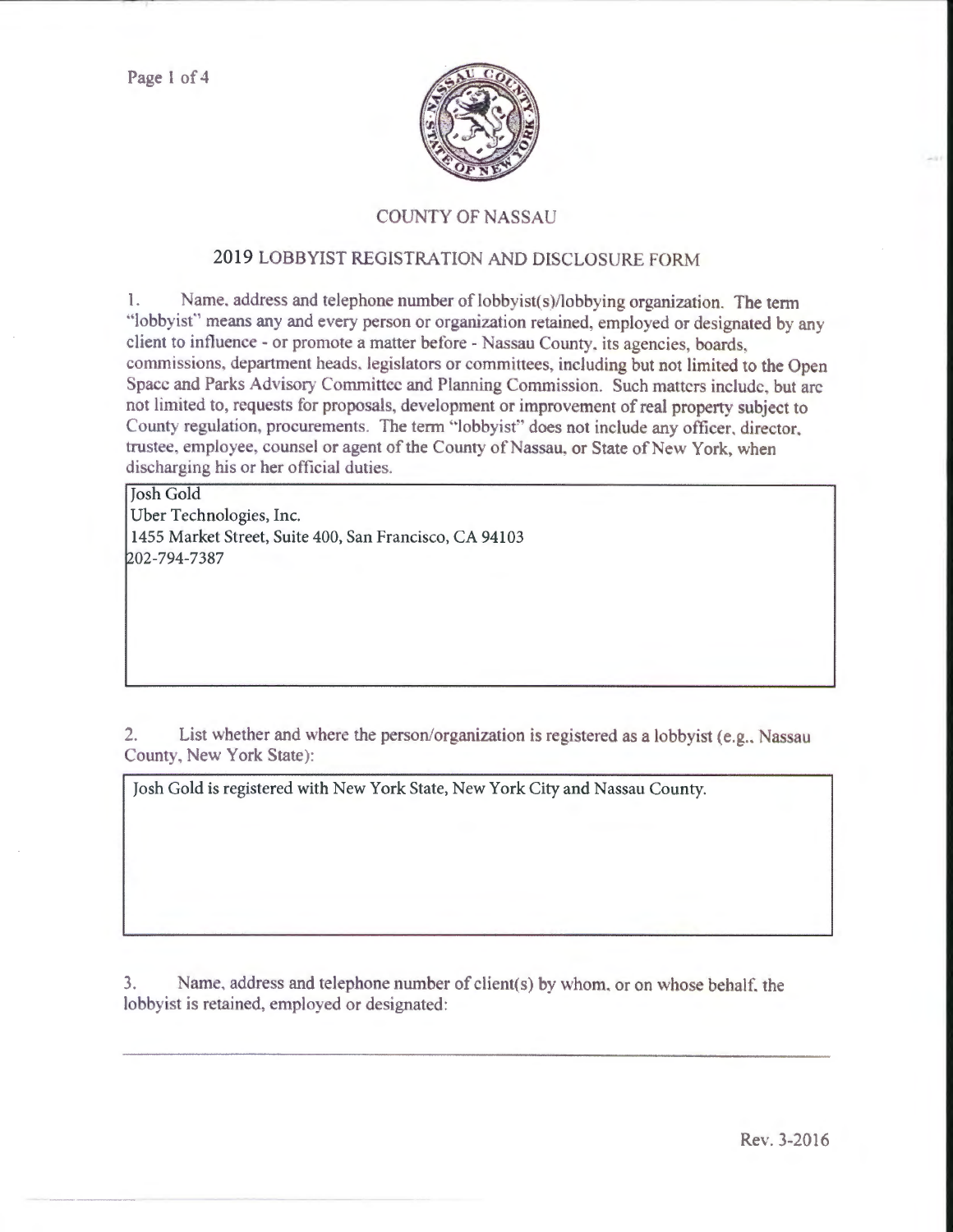Page 2 of 4

Uber Technologies, Inc. 1455 Market Street, Suite 400 San Francisco, CA 94103 202-794-7387

4. Describe lobbying activity conducted, or to be conducted, in Nassau County, and identify client(s) for each activity listed. See page 4 for a complete description of lobbying activities.

Meetings, conferences and communications related to or concerning for-hire vehicle industry, transportation industry and/or technology industry.

5. The name of persons, organizations or governmental entities before whom the lobbyist expects to lobby:

Nassau County Executive, Nassau County Legislature, Nassau County Attorney, and Nassau County Taxi and Limousine Commission.